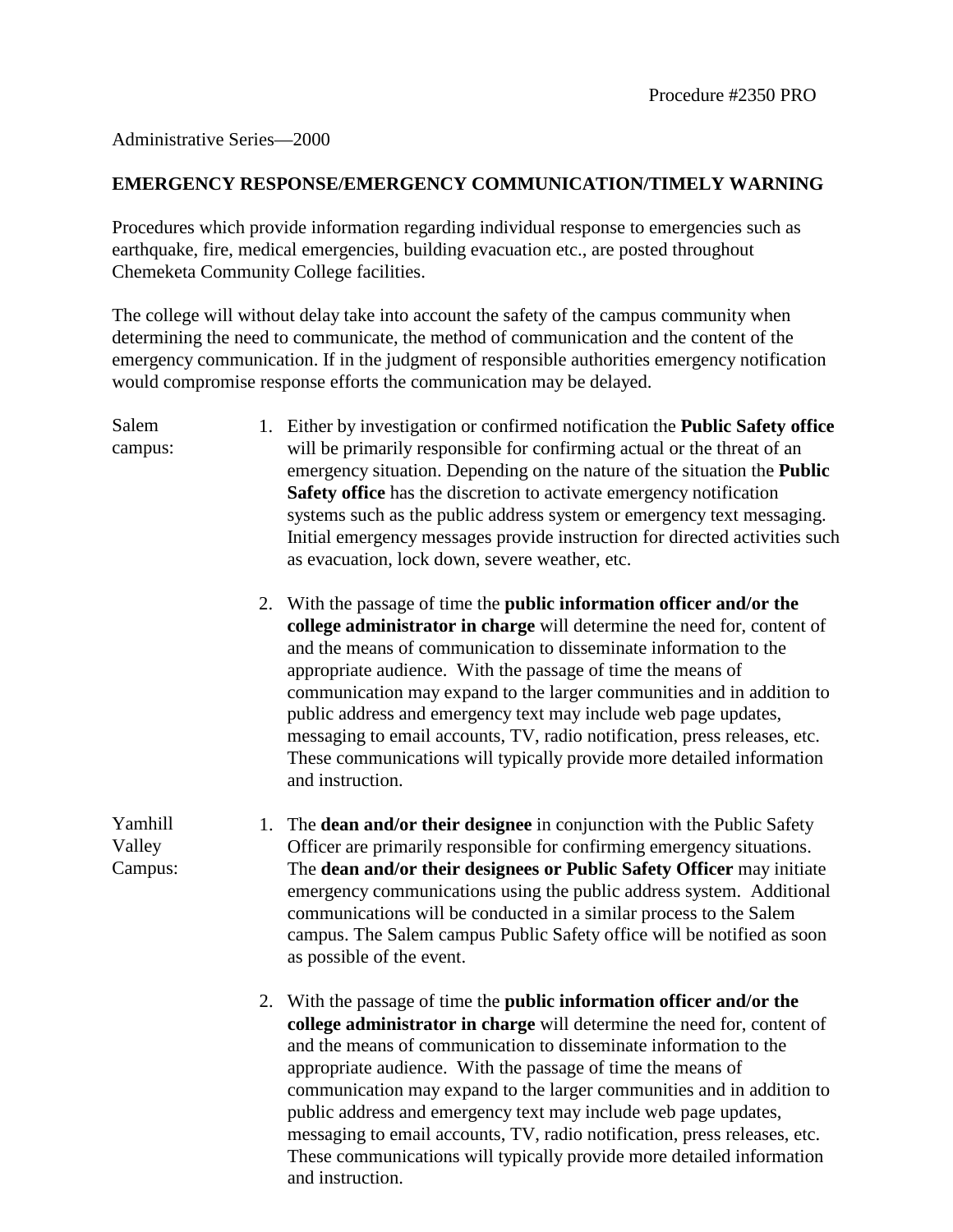Administrative Series—2000

## **EMERGENCY RESPONSE/EMERGENCY COMMUNICATION/TIMELY WARNING (continued)**

- Outreach and other college locations: 1. The **dean and/or their designee** are primarily responsible for confirming emergency situations. This may or may not occur in conjunction with local law enforcement or other emergency response personnel. The **director and/or their designee** may initiate emergency communications using the public address system. Additional communications will be conducted. The Salem campus Public Safety office will be notified as soon as possible of the event.
	- 2. With the passage of time the **public information officer and/or the college administrator in charge** will determine the need for, content of and the means of communication to disseminate information to the appropriate audience. With the passage of time the means of communication may expand to the larger communities and in addition to public address and emergency text may include web page updates, messaging to email accounts, TV, radio notification, press releases, etc. These communications will typically provide more detailed information and instruction.
- Evacuation: 1. When notified by an alarm or public address system of the need to evacuate, all occupants must leave through the nearest possible exit. Many areas of our campuses have Building Evacuation Coordinators (BEC's). The **BEC's** will direct the evacuation and/or identify and assist individuals with disabilities. Once outside of a building, the **BEC's** will provide additional information regarding the emergency. The **BEC's**  exercise a mock evacuation at least bi-annually. Any planned evacuation drills will be announced that all alarms or other notifications to evacuate shall be treated as a real emergency until notified differently. The **emergency preparedness committee** will maintain documentation relating to each evacuation and exercise and there participants.
	- 2. The college has implemented procedures for assisting individuals with disabilities in preparing for emergency building evacuation. Evacuation guidelines, tips and plan development information can be obtained at [http://www.chemeketa.edu/earncertdegree/advising/disability/evacuation](http://www.chemeketa.edu/earncertdegree/advising/disability/evacuationplan/) [plan/](http://www.chemeketa.edu/earncertdegree/advising/disability/evacuationplan/)